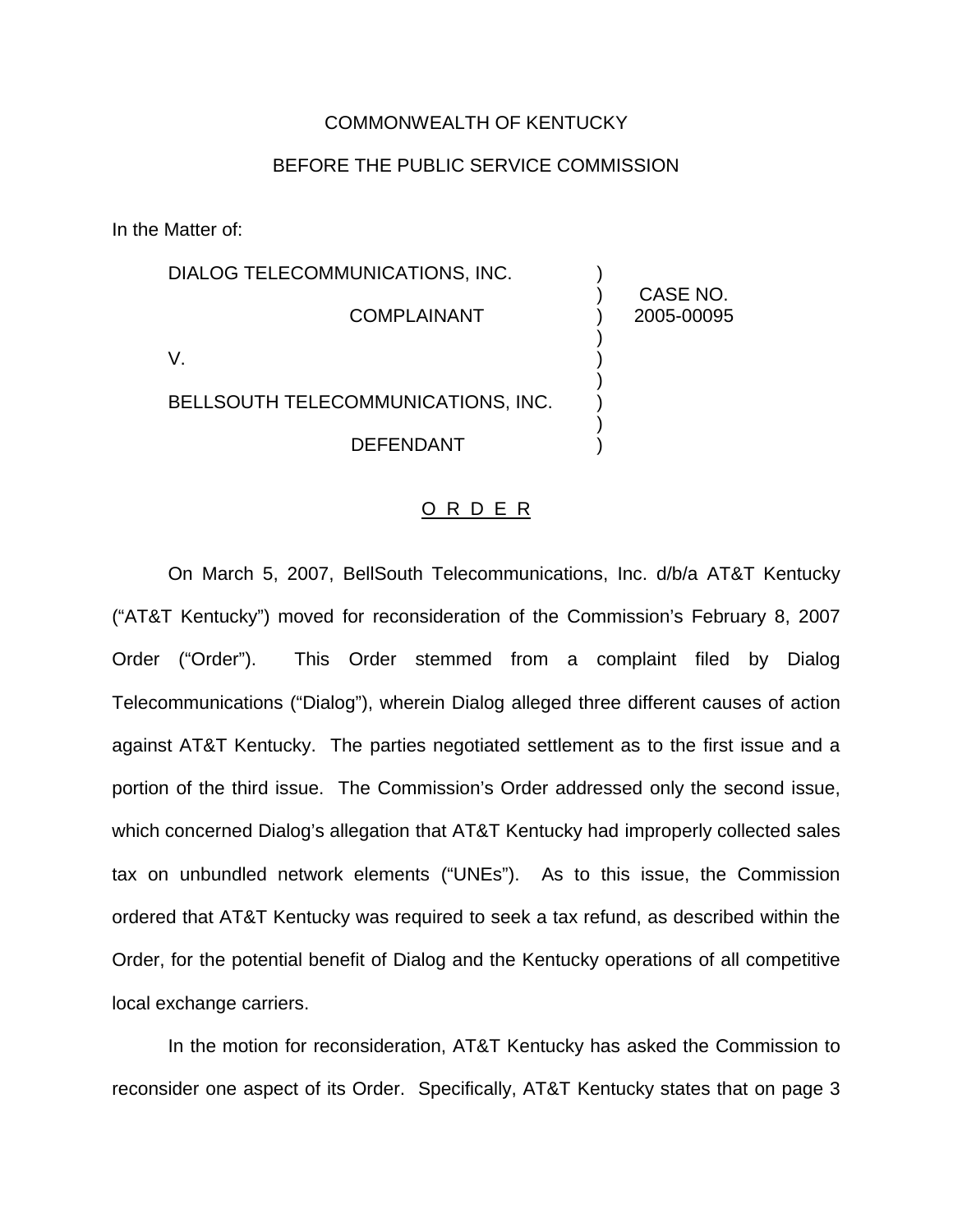of the Order, the Commission noted that Dialog had paid the sales tax on the UNEs purchased from AT&T Kentucky. This finding was based upon statements in the record.<sup>1</sup> It was not until AT&T Kentucky filed its motion for reconsideration that any party disputed these statements.

AT&T Kentucky alleges that this statement regarding payment is an error of fact because Dialog has withheld payment of the tax in question and is obligated to immediately pay the tax to AT&T Kentucky. In its response to AT&T Kentucky's motion for reconsideration, Dialog did not dispute the allegation that it had withheld payment of the tax.

Having reviewed the Order, AT&T Kentucky's arguments within its motion and reply, and Dialog's response, as well as the terms of the parties' interconnection agreement, the Commission finds that Dialog is obligated to pay the disputed sales tax prior to AT&T Kentucky seeking a refund. The relevant portion of the interconnection agreement provides, as follows:

In the event that all or any portion of an amount sought to be collected must be paid in order to contest the imposition of any such tax or fee, or to avoid the existence of a lien on the assets of the providing Party during the pendency of such contest, the purchasing Party shall be responsible for such payment and shall be entitled to the benefit of any refund or recovery.<sup>2</sup>

The Commission finds that, based on this provision of the interconnection agreement, in order for AT&T Kentucky to pursue an application for a refund of the

 $1$  Portions of the record specifically considered were AT&T Kentucky's Amended Response to the Complaint, filed March 21, 2005, at 3 and Dialog's letter, filed May 8, 2006, at 2.

 $2$  BellSouth and Dialog Interconnection Agreement, Section 11.4.4.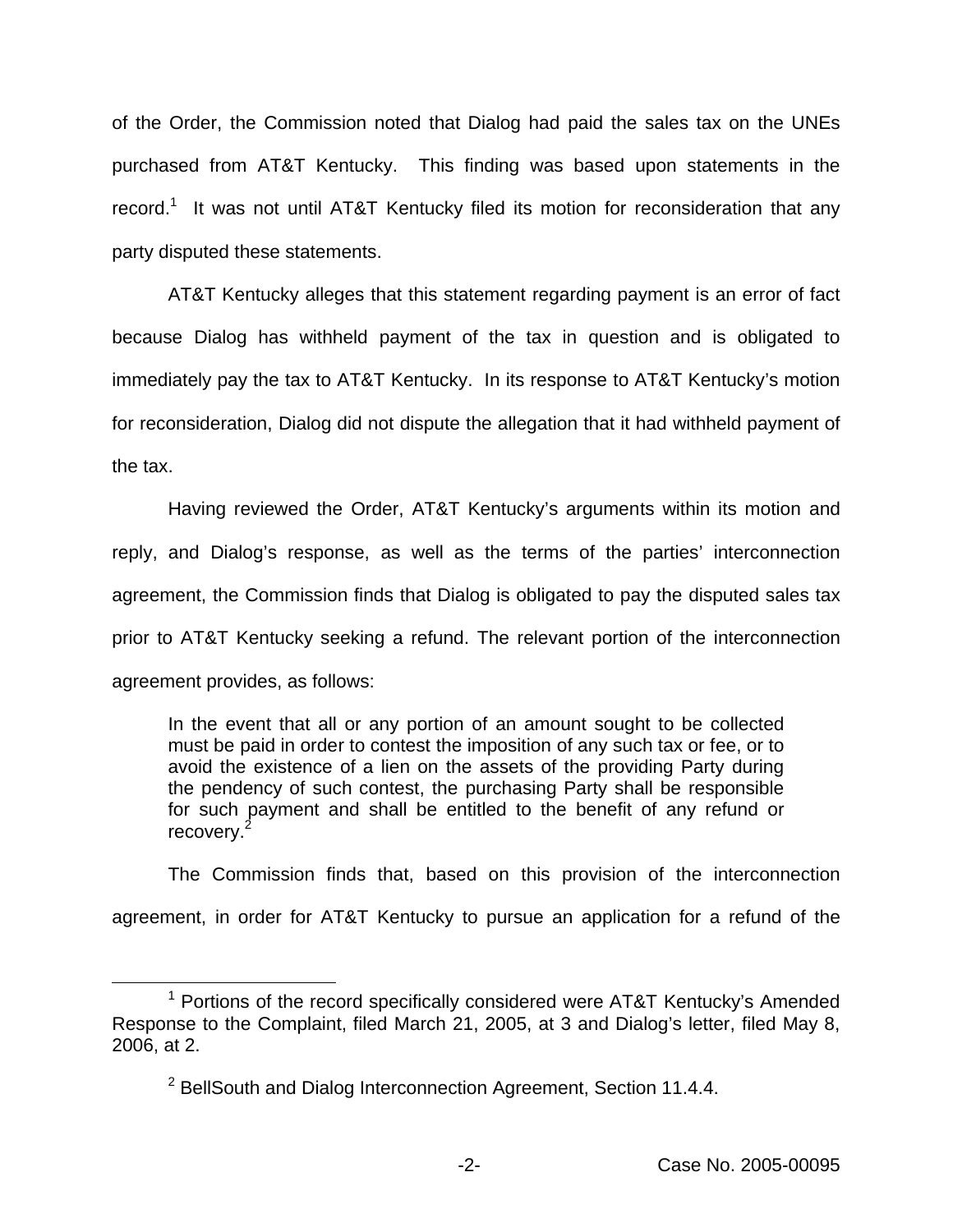sales tax which Dialog believes has been improperly collected, Dialog must pay to AT&T Kentucky the tax in question. The Commission finds that AT&T Kentucky cannot legitimately seek a refund for amounts it has not received.

The Commission finds that AT&T Kentucky's motion for reconsideration should be granted. The Commission hereby corrects the statement of fact made within the February 8, 2007 Order and finds that Dialog has failed to pay AT&T Kentucky the sales tax on UNEs, as required under the interconnection agreement. The Commission's Order requiring that AT&T Kentucky pursue the tax refund remains in effect, but the Commission finds that AT&T Kentucky is not required to seek the refund until Dialog has remitted the tax.

IT IS THEREFORE ORDERED that:

1. AT&T Kentucky's motion for reconsideration is granted.

2. Our Order of February 8, 2007 is amended to reflect the corrections set forth in this Order.

3. AT&T Kentucky shall seek a tax refund, as described in the February 8, 2007 Order, immediately after Dialog has remitted payment of the sales tax.

4. All provisions of the Order of February 8, 2007 not in conflict with this Order shall remain in full force and effect.

5. This matter is hereby removed from the Commission's docket.